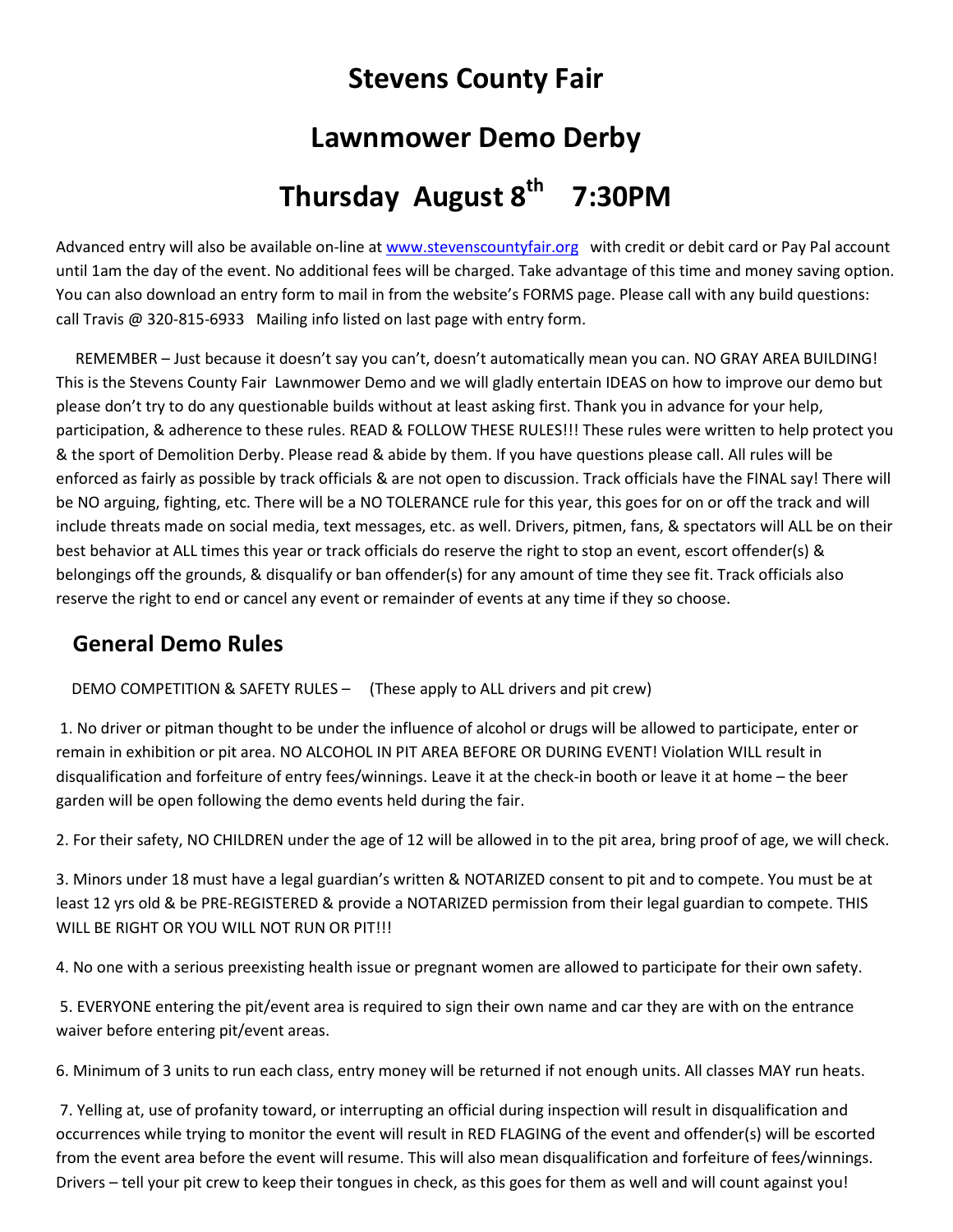8. Pit crew, drivers not in current event and spectators must stay out of the safety zone that will be explained at the pit meeting as this area is for officials and fire & safety crews ONLY! Absolutely NO GRAND STAND SPECTATORS IN THE PITS until the conclusion of the final event of the day! PITS CLOSE AT ADVERTIZED START TIME!!!

9. All drivers and Pit crew are required to attend the pit meeting shortly before the event.

10. Any questions/concerns will be addressed at the pit meeting, not anytime after. Only drivers may speak with concerns.

11. The officials reserve the right to disqualify any demo unit or driver determined to be unsafe to drive or not in the spirit of the rules before, during, or after any event. Yes, winning (or prospective winning) units WILL be re-inspected after heat and/or feature-so don't cheat! It is YOUR responsibility to adhere to these rules or you will forfeit entry fees/winnings.

12. BE ON TIME. Late entries will be accepted to a limit but will be charged extra. Do not enter pit area early. Check-In times will be listed on entry form. Entries may be taken for 30 mins after that if a \$30 late penalty is paid. Entry must be paid BEFORE your unit will be inspected. You'll be allowed to make adjustments to pass if you fail your first inspection. ONLY 3 INSPECTIONS PER UNIT. NO units will be REINSPECTED after 30 mins to advertized start time!

13. No hot-rodding or racing in/through the pits. Keep it at an idle, failure to do so will result in disqualification!

14. Drivers will have 1 min to make a legal, metal bending hit on participating units, no exceptions.

15. If your car dies you will have 1 min. to restart, then 30 sec. to make a hit.

16. 17. No team driving or sandbagging or hiding in the corner to finish at the end, this IS your warning.

18. When demo unit is driven 50% out of bounds, you are disqualified unless forced out. Doesn't matter if you MISSED!

19. Dead or disqualified units will remain in the event arena until the end of the heat. Drivers will remain in the demo unit WITH HEMET ON unless a red flag condition allows them to exit the arena safely or, obviously, to escape fire injury.

20. Fire will disqualify you for that race. Fire Extinguisher Required in Pits

21. No wireless communication equipment allowed.

22. All motion will stop immediately upon signal(s) from the officials in case of fire, injury or emergency.

23. We are an IMPOUND DEMO – You will unload, pass inspection, and immediately line up your Unit in the impound area so it is ready to enter the event area. Officials will watch over the units. NO LOITERING IN IMPOUND AREA!

24. You must remove your demo unit/ equipment from the grounds as soon as possible but no later than Friday at noon. Further, any Demo unit/equipment remaining on the property longer than 10 days after said event shall be deemed to be abandoned and the fair board may dispose of the property as its own.

25. Seat belts, Full-face helmet, and proper eye protection required! Full length shirt & pants required. No open toed shoes.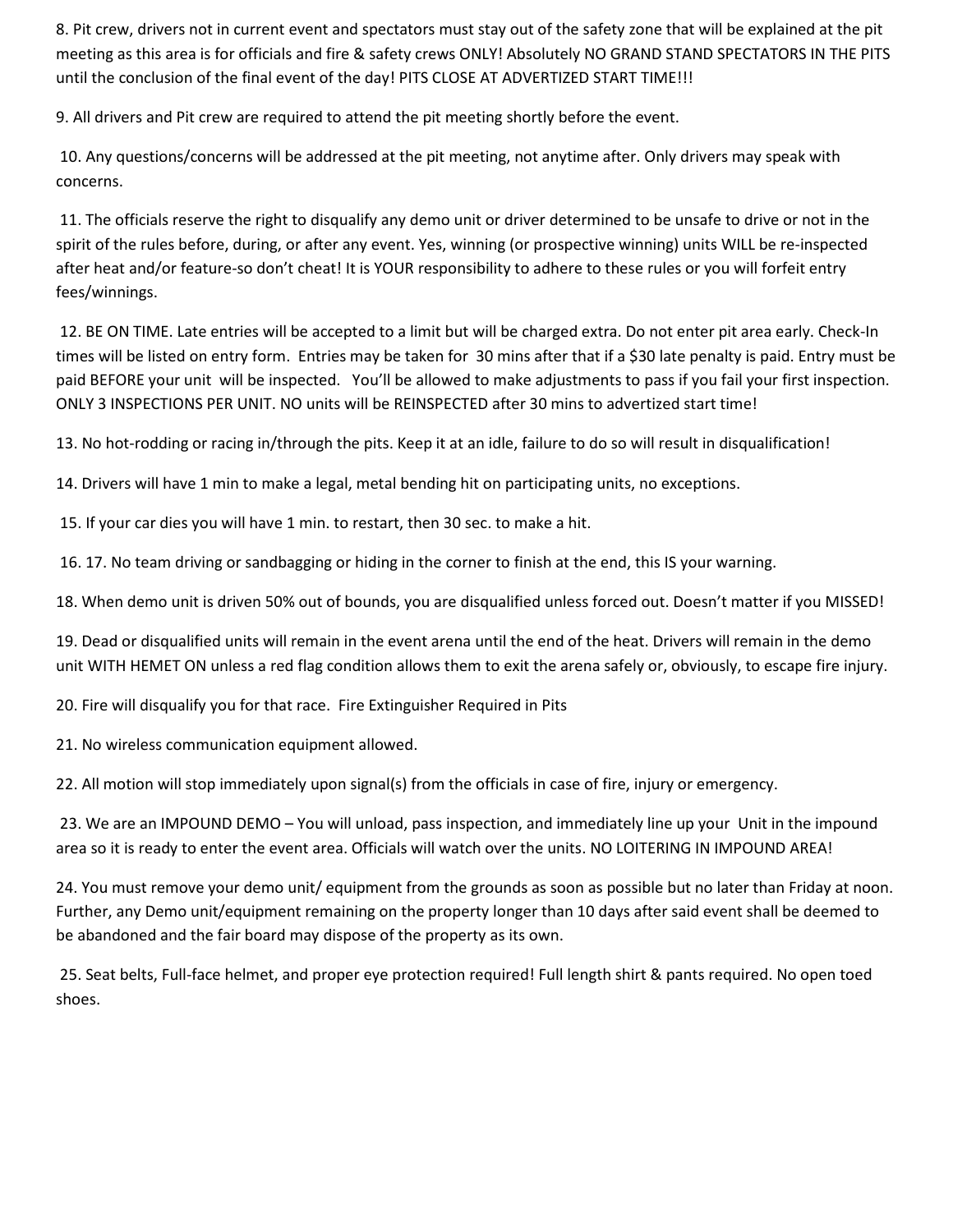#### **RULES FOR DEMO MOWERS – This is a WELD Class**

1. All of the Demo Competition & Safety Rules (1-25) apply with the following additions/exceptions:

2. Must be 12 to participate. Under 18 must have parent/guardian signed and notorized permission to participate.

3. Mower must be a factory available lawnmower or garden tractor with a maximum of 18 horsepower, 1 or 2 cylinder, vertical shaft motor. No horizontal shaft engines.

4. No rear engine mowers allowed. Engine must be factory mower engine (i.e. Briggs, Tecumseh, Kholer, etc.)

5. No frame modifications or reinforcement allowed unless specified.

6. Welding permitted using up to 1" Max welds with 3" minimum gaps. NO SOLID WELDING! You must build leg guards from foot pegs to rear fenders. This can be square tube, angle iron, or black pipe to protect your legs & feet. It must be welded or bolted & must stay in place or you will be disqualified. Shifter guard is strongly recommended to protect your hand/arm if shifter is mounted on fender.

7. You may have all thread up to  $\frac{1}{2}$ " diameter to bolt hood to frame in no more than 2 places.

8. You may weld or bolt a small bracket to protect spark plug. This must be fastened to motor ONLY.

9. You may weld spider gears on C clip rear ends.

10. No welding or added bolting on steering, frame, or front axle. If it is a factory pivot front axle it must function.

11. Hood must stay stock & intact with the exception of replacing plastic/fiberglass hoods/panels with sheet metal but must stay same size/style as original. All mowers must run a factory hood & fenders & must have the hood either bolted or welded down to dash panel around driver area, bolts only – NO SCREWS. 3/8" size max. Max of 6 bolts (3 per side).

12. Mowers must have working brakes and forward & reverse gears at the start of heat.

13. Engine bay reinforcement is permitted with up to 1" angle iron, 3/16" thickness. May have up to 2 uprights, 2 forwards, & 1 across to fasten hood/shields to. It must be contained INSIDE hood and maintain factory body lines. Reinforcements may come in contact with but may NOT be fastened to the motor in any way.

14. Gas tank with secure cap & a max of 1 gallon of gas must be secured in the cowl or entirely below the seat. Fuel fill neck cannot stick out. Officials reserve the right to disqualify any fuel tanks they deem unsafe to run. Any gas leak & you're done for heat.

15. A rear bumper is permitted but it is not allowed to extend more than 4" out & must stay inside the width of the inside of the rear tires. It may be no more than  $1 \frac{1}{2}$  square tube or pipe & must not have any sharp edges, points, or protrusions. Bottom of bumper must not be below axle height. Halo Bar & seat protector behind seat REQUIRED & must connect to fenders or leg protection structure. Must have safety chain to hold seat from flipping up. NO SEATBELT REQUIRED!

16. Changing of pulleys is permitted & encouraged. Any & all drive train modifications are permitted but must stay belt driven. No Chain, shaft, or friction drive mowers allowed.

17. All mowers must use lawnmower type rims. Tractor treads, cut or grooved tires permitted. No tire chains, studs, duals or all steel wheels are allowed. NO valve stem protectors. Tires must be filled with air only.

18. Mower deck and all other utilities must be removed (such as tillers, loaders, or snow blowers).